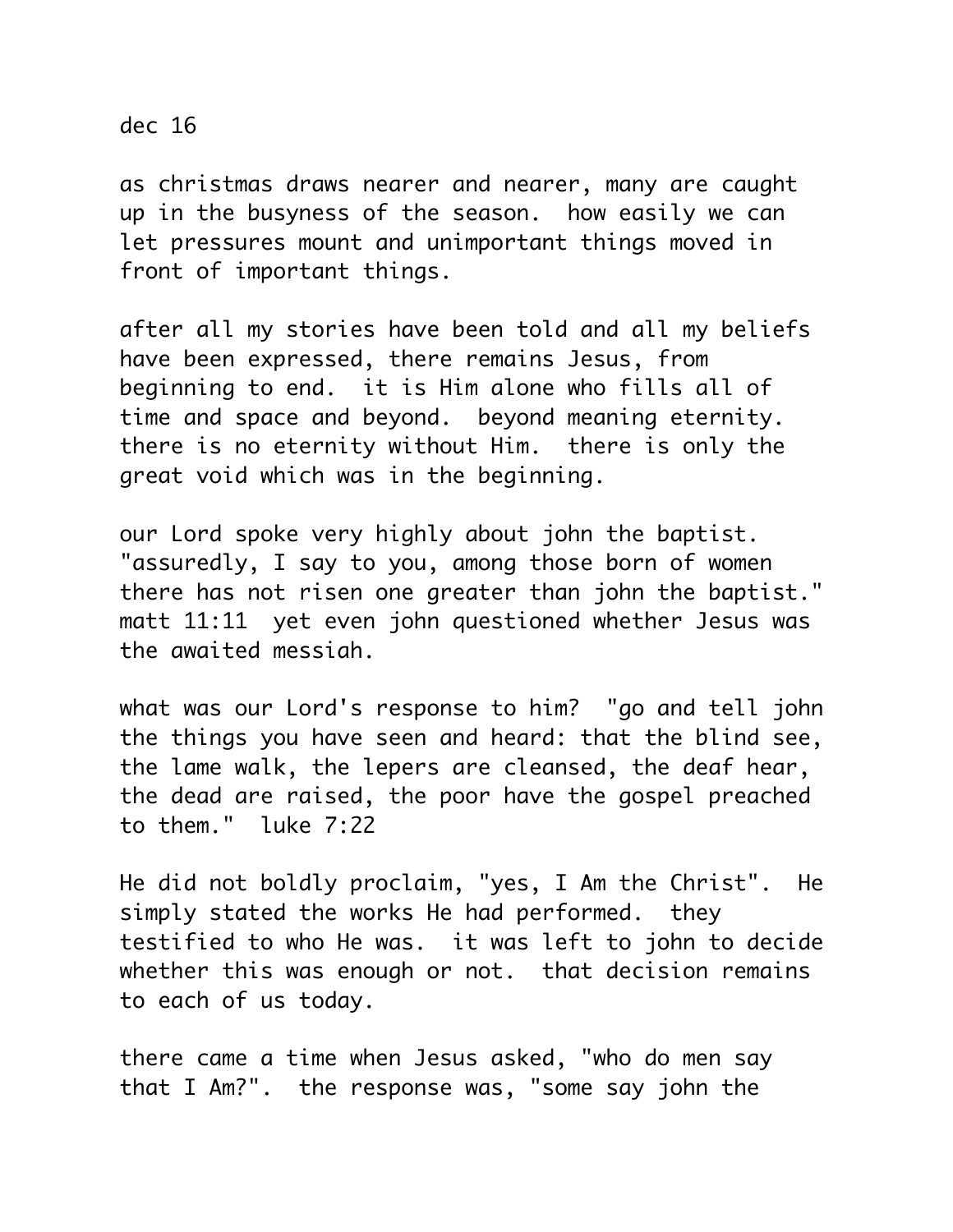baptist, some elijah, and others jeremiah or one of the prophets." matt 16:14 the world was willing to give Him an elevated status, just not to the acknowledgement of Who He really was.

then our Lord asked, "but who do you say that I Am?" simon peter answered and said, "You are the Christ, the Son of the living God." Jesus answered and said to him, "blessed are you, simon bar-jonah, for flesh and blood has not revealed this to you, but My Father who is in heaven." matt 16:15-17

"He will not cry out, nor raise His voice, nor cause His voice to be heard in the street. a bruised reed He will not break, and smoking flax He will not quench; He will bring forth justice for truth." isa 42:2-3 no, He did not come to demand the exaltation He was due. He came to demonstrate His nature and left it to each of us to decide.

the question he once asked peter, He now asks each of us. "but who do you say that I Am?" our response is determined by whether we are listening to "flesh and blood", or to our heavenly Father. it is determined by whether we are listening to the spirit of the world or the Spirit of God.

thomas, a disciple of Jesus, said "unless i see in His hands the print of the nails, and put my finger into the print of the nails, and put my hand into His side, i will not believe." john 20:25 then when Jesus finally appeared to him, i believe he fell to his knees in worship as he proclaimed, "my Lord and my God!" john 20:28 yet his legacy has remained to be known as